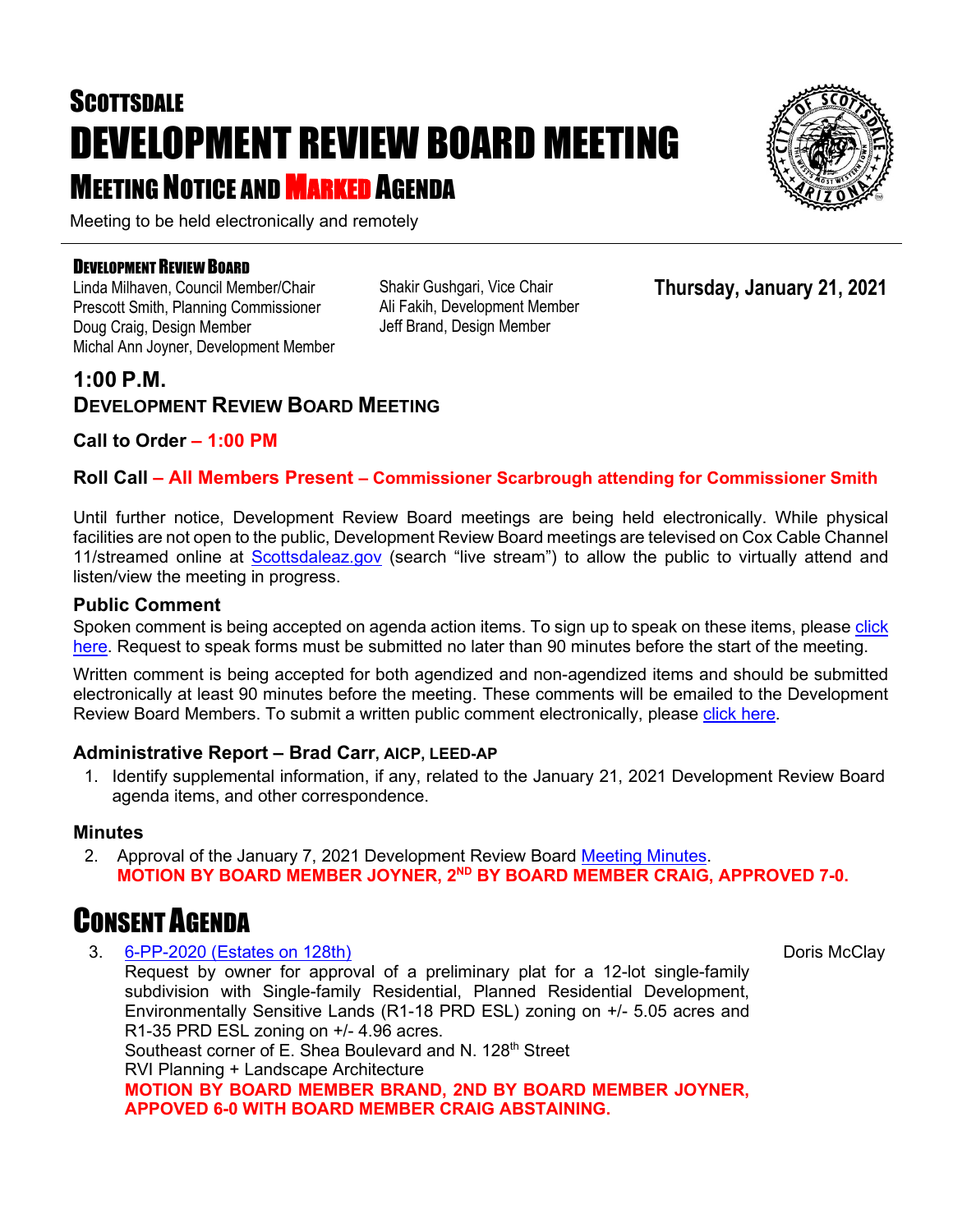## REGULAR AGENDA

4. [39-DR-2020 \(DC Ranch Neighborhood Park Phase I\)](https://eservices.scottsdaleaz.gov/planning/projectsummary/dr_reports/DR_39_DR_2020.pdf)

Request for approval of a site plan, landscape plan, and building elevations for a new park with lake and walking path on +/- 14.67 acres located at the southwest corner of E. Trailside View and N. 91st Street with Open Space, Planned Community District (OS PCD) zoning.<br>17492 N. 91<sup>st</sup> Street

Gavan & Barker, Architect/Designer **MOTION BY BOARD MEMBER CRAIG, 2ND BY BOARD MEMBER JOYNER, APPROVED 7-0 WITH STIPULATIONS TO IMPROVE PEDESTRIAN CONNECTIVITY ON EAST SIDE OF LAKE TO 91ST STREET AND ALONG 91ST STREET, AND EVALUATE TRAIL AND SERVICE ROAD ON WEST SIDE TO ALLOW FOR GREATER WIDTH OF THE TURF AREA.**

#### 5. [54-DR-2019 \(Winfield\)](https://eservices.scottsdaleaz.gov/planning/projectsummary/dr_reports/DR_54_DR_2019.pdf)

Request by owner for approval of a site plan and building elevations for a new twostory, 2,790 sq. ft. restaurant and bar development on a +/- 1,340 sq. ft. site with Central Business, Parking District Overlay, Downtown Overlay (C-2/P-3 DO) zoning.

4440 N. Saddlebag Trail AV3 Design Studio, Architect/Designer **MOTION BY VICE CHAIR GUSHGARI, 2ND BY BOARD MEMBER JOYNER, CONTINUED 7-0 TO A DATE TO BE DETERMINED. DIRECTION TO THE APPLICANT AND STAFF FOR TO MODIFY THE PROPOSAL WITH REGARDS TO THE PARKING ALONG SADDLEBAG TRAIL TO ADD TRANSITION BETWEEN PARALLEL AND ANGLED PARKING, AND TO ADDRESS THE WEST, NORTH AND EAST SIDES OF THE BUILDING TO ENSURE THOSE SIDES MEET THE OLD TOWN URBAN DESIGN AND ARCHITECTURAL GUIDELINES.**

6. [10-ZN-2020 \(The Kimsey \(Triangle\)\)](https://eservices.scottsdaleaz.gov/planning/projectsummary/dr_reports/DR_10_ZN_2020.pdf)

Request by owner for a recommendation from the Development Review Board to the Planning Commission and City Council regarding a Zoning District Map Amendment from Central Business, Downtown Overlay (C-2 DO) district to Downtown/Downtown Multiple Use Type-2, Planned Block Development, Downtown Overlay (D/DMU-2 PBD DO) district on +/- 3.4 acres, and Downtown/Downtown Multiple Use Type-2, Planned Block Development, Downtown Overlay, Historic Property (D/DMU-2 PBD DO HP) district on +/- 0.40 acres, of an overall +/- 3.87 acre site, with a Development Plan for a mixed-use development including a 168-room hotel, 230 dwelling units, restaurant, and support commercial uses, and a historic preservation plan. 7110/7120 E. Indian School Road and 7117 E. 3rd Avenue

Gensler, Architect/Designer

**MOTION BY VICE CHAIR GUSHGARI, 2ND BY BOARD MEMBER BRAND TO RECOMMEND APPROVAL OF THE PROPOSED REZONING INCLUDING THE PROPOSED DEVELOPMENT PLAN AND DEVELOPMENT STANDARDS. APPROVED 6-0 WITH BOARD MEMBER FAKIH ABSTAINING.**

**Persons with a disability may request a reasonable accommodation by contacting staff at 480-312-7767. Requests should be made 24 hours in advance, or as early as possible to allow time to arrange accommodation. For TTY users, the Arizona Relay Service (1-800-367-8939) may contact staff.**

Meredith Tessier

Ben Moriarity

Bryan Cluff